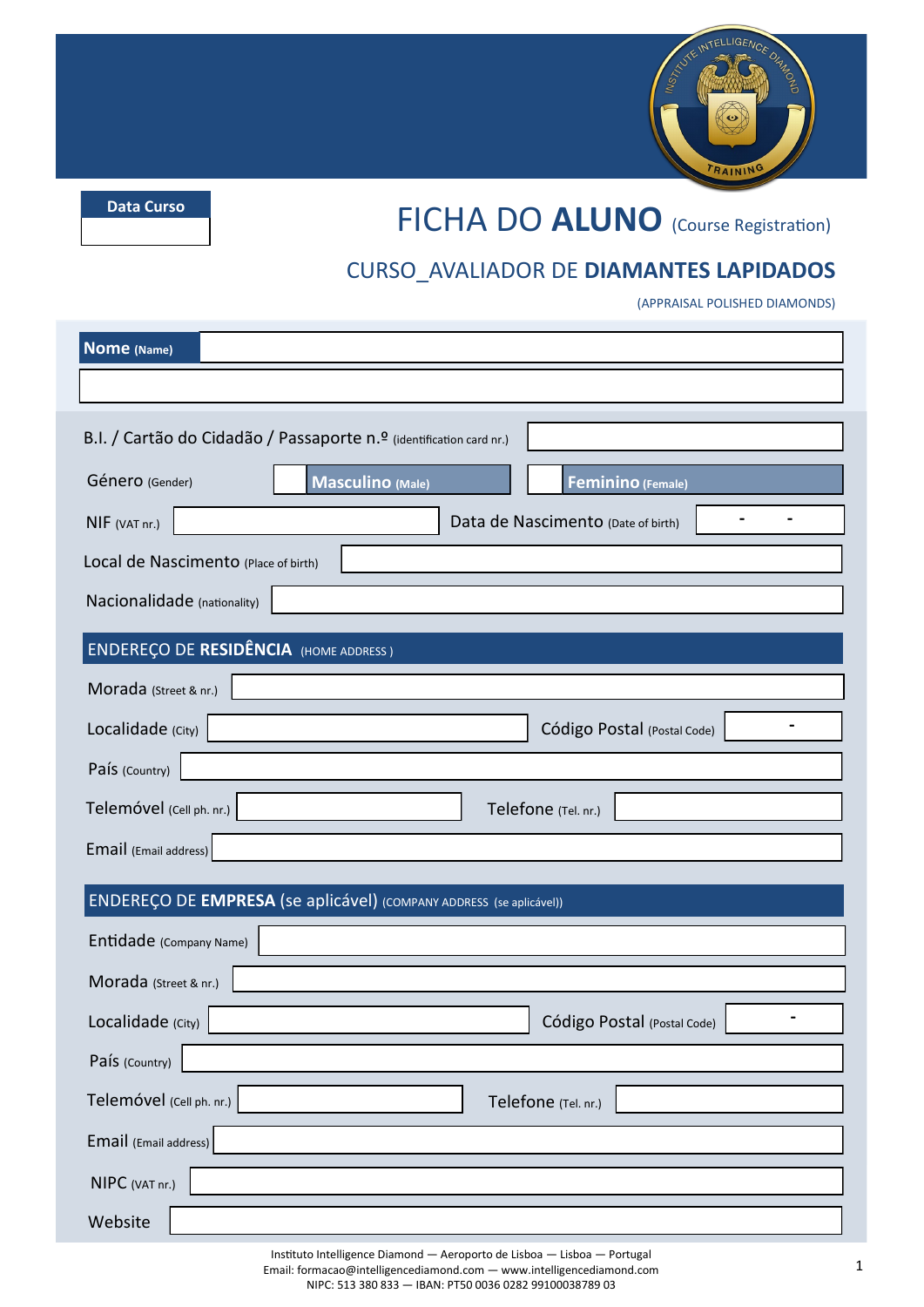

**Data Curso**

#### FICHA DO **ALUNO** (Course Registration)

### CURSO\_AVALIADOR DE **DIAMANTES LAPIDADOS**

(APPRAISAL POLISHED DIAMONDS)

| <b>ENDEREÇO PARA CORRESPONDÊNCIA (MAILING ADDRESS)</b>                                                           |                             |                                         |                            |  |  |
|------------------------------------------------------------------------------------------------------------------|-----------------------------|-----------------------------------------|----------------------------|--|--|
| Residência (Home)                                                                                                |                             | <b>Empresa</b> (Company)                |                            |  |  |
|                                                                                                                  |                             |                                         |                            |  |  |
| <b>ENDEREÇO PARA FATURAÇÃO (INVOICE ADDRESS)</b>                                                                 |                             |                                         |                            |  |  |
| Residência (Home)                                                                                                |                             | <b>Empresa</b> (Company)                |                            |  |  |
| <b>IDIOMA</b> (LANGUAGE)                                                                                         |                             |                                         |                            |  |  |
| Idioma Materno (Mother Tongue)                                                                                   |                             |                                         |                            |  |  |
| <b>Português</b><br><b>English</b>                                                                               |                             | <b>Castellano</b>                       | <b>Français</b>            |  |  |
| Outros idiomas (Other Languages)                                                                                 |                             |                                         |                            |  |  |
| <b>BACKGROUND</b>                                                                                                |                             |                                         |                            |  |  |
| Já tem alguma formação em diamantes ou gemologia? (Have you ever followed a diamond or gemmology course before?) |                             |                                         |                            |  |  |
| Não (No)<br>Se respondeu sim, por favor, identifique: (If you answered yes, please identify)<br>Sim (Yes)        |                             |                                         |                            |  |  |
| Quando (When)<br>Onde (Where)                                                                                    |                             |                                         |                            |  |  |
| Em que área se enquadra o seu trabalho? (In which field lies your occupation?)                                   |                             |                                         |                            |  |  |
| Joalharia (jewellery)                                                                                            | <b>Diamantes (Diamonds)</b> | <b>Gemologia</b> (gemmology)            | <b>Estudante (student)</b> |  |  |
| Outro (Other)                                                                                                    |                             |                                         |                            |  |  |
| Qual o principal motivo para tirar este curso? (What is your main reason for taking this course?)                |                             |                                         |                            |  |  |
| Iniciativa da empresa (Company initiative)                                                                       |                             | Criar o próprio emprego (Self employed) |                            |  |  |
| <b>Interesse Pessoal (Personal Interest)</b><br>Outro (Other)                                                    |                             |                                         |                            |  |  |
|                                                                                                                  |                             |                                         |                            |  |  |

Instituto Intelligence Diamond — Aeroporto de Lisboa — Lisboa — Portugal Email: formacao@intelligencediamond.com — www.intelligencediamond.com NIPC: 513 380 833 — IBAN: PT50 0036 0282 99100038789 03